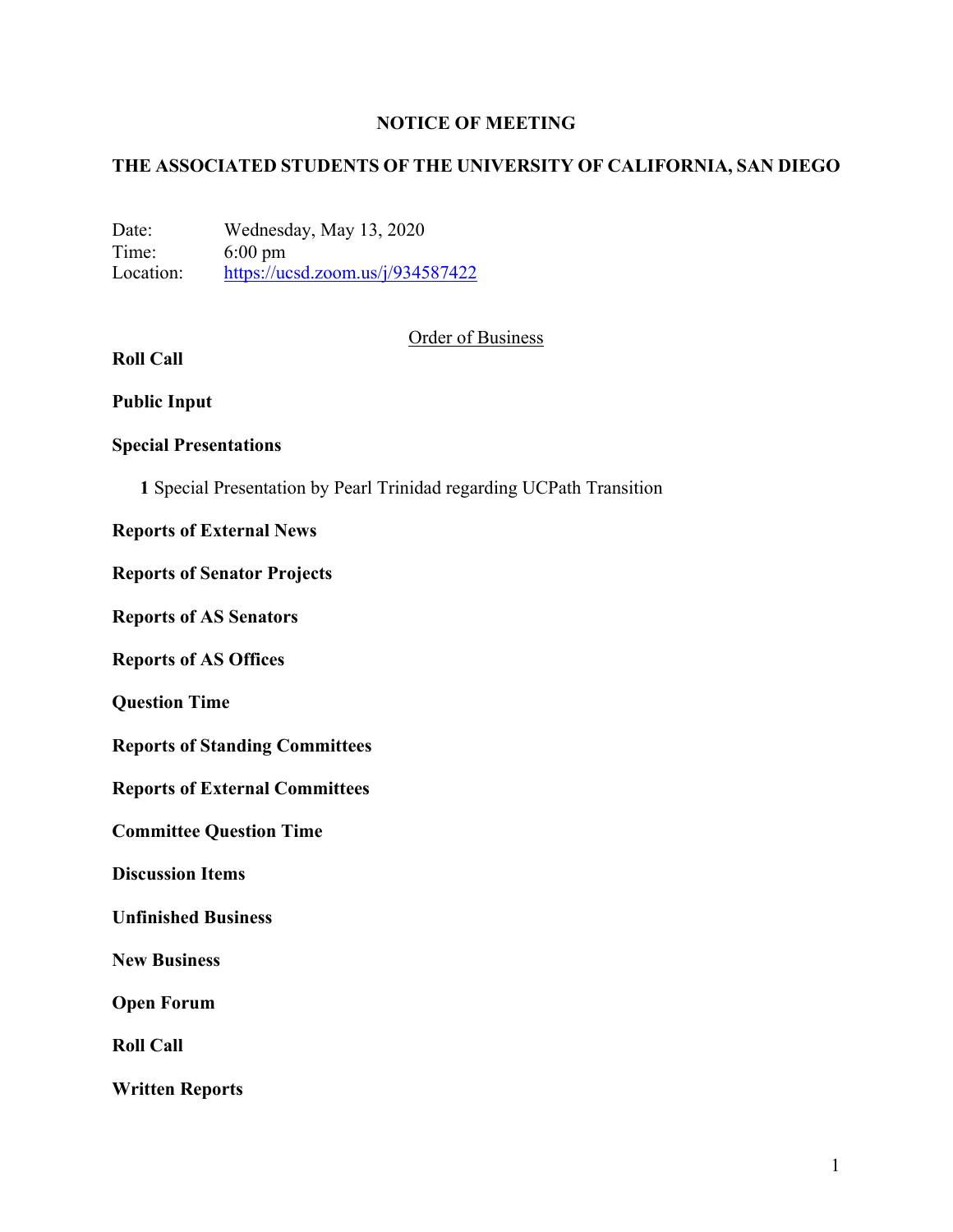#### Bills in Committee

#### **Finance Committee**

**F1** Allocation of \$9500 from Mandate Reserves to Turbovote. Sponsored by Ethan Christensen

**F2** Allocation of \$2000 from Unallocated to AS Elections. Sponsored by Ethan Christensen

## **Legislative Committee**

**L1** Appointment of Neek Azar as KSDT General Manager effective week 1 of Fall 2020 until appointment of successor. Sponsored by Ethan Christensen

**L2** Appointment of Tony Tirado as KSDT Programming Director effective week 1 of Fall 2020 until appointment of successor. Sponsored by Ethan Christensen.

**L3** Appointment of Jinuk Lee as KSDT Computer Engineer effective week 1 of Fall 2020 until appointment of successor. Sponsored by Ethan Christensen.

**L4** Appointment of Vicki Huang as KSDT Design Director effective week 1 of Fall 2020 until appointment of successor. Sponsored by Ethan Christensen.

**L5** Appointment of Hannah Rosenberg as KSDT Events Director effective week 1 of Fall 2020 until appointment of successor. Sponsored by Ethan Christensen.

**L6** Appointment of Lili Follett as KSDT Media Director effective week 1 of Fall 2020 until appointment of successor. Sponsored by Ethan Christensen.

**L7** Appointment of Kaelah Wilson as KSDT Music Director effective week 1 of Fall 2020 until appointment of successor. Sponsored by Ethan Christensen.

**L8** Appointment of Adrianna Abele as KSDT Office Administrator effective week 1 of Fall 2020 until appointment of successor. Sponsored by Ethan Christensen.

**L9** Appointment of Uday Mehra as KSDT Audio Engineer effective week 1 of Fall 2020 until appointment of successor. Sponsored by Ethan Christensen.